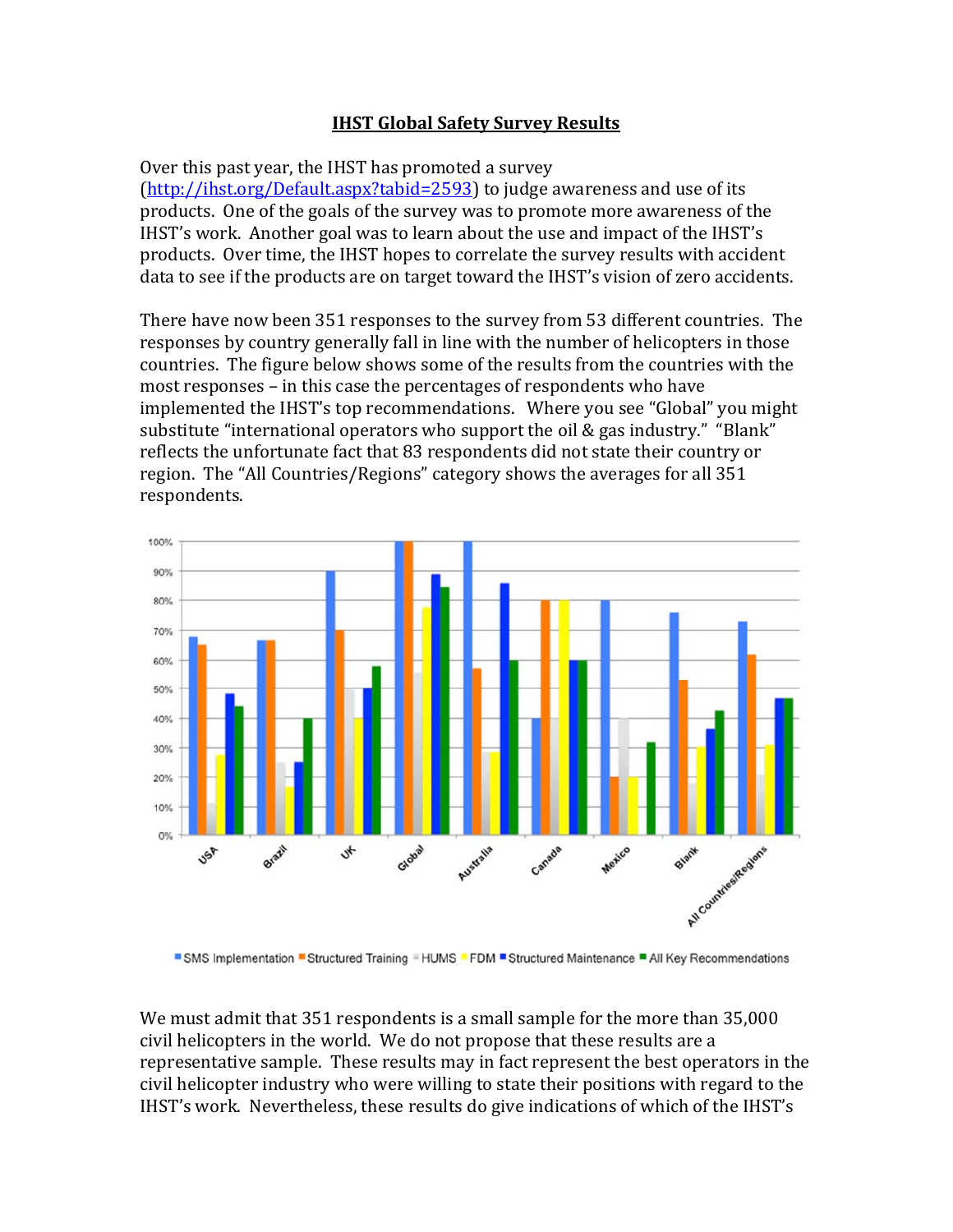top safety recommendations are gaining the broadest acceptance. We must of course take into account that the IHST's top safety recommendations may be getting implemented for reasons other than the IHST itself.

For example, SMS implementation, which has the highest overall implementation rate of all the IHST's top recommendations, is generally highest in countries where SMS has been mandated the longest; e.g., UK and the global operators supporting the oil & gas industry.



**SMS Implementation** 

When we break down the results by the type of operation, we see that operations driven by customer requirements had the highest level of SMS implementation.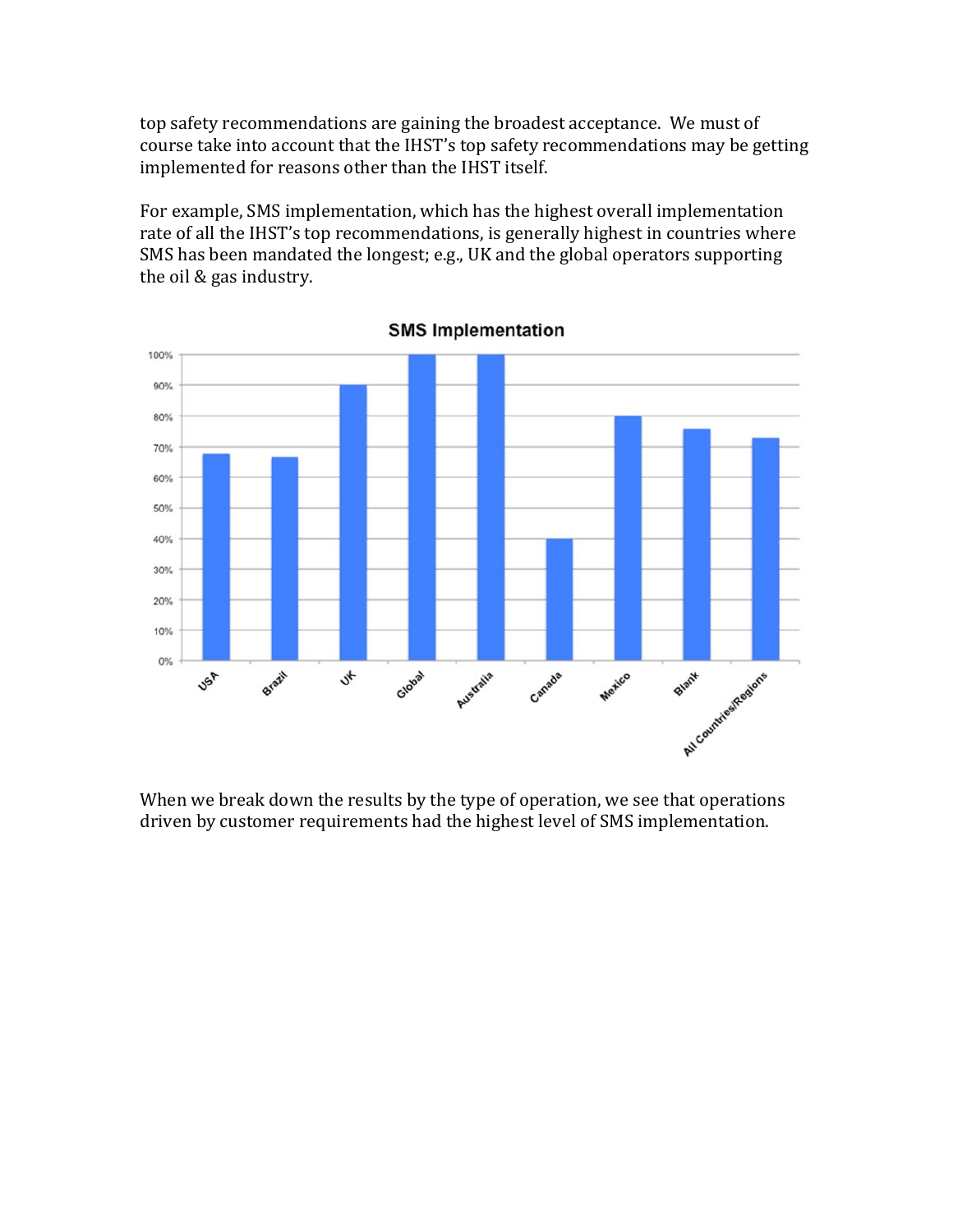

In this survey, all the customer responses were from representatives of oil  $&$  gas companies who use helicopters in offshore operations. We see similar results in the chart below, where we break down the results by the uses to which the respondents put their helicopters. Note that Agriculture and News Gathering, which report 100% use of SMS had only one survey response each - a result that supports the concern that these survey results may reflect the best of the industry rather than the norm. Nevertheless, it is encouraging to see that 39 respondents who use helicopters for emergency medical services (EMS) report a very high level of SMS implementation.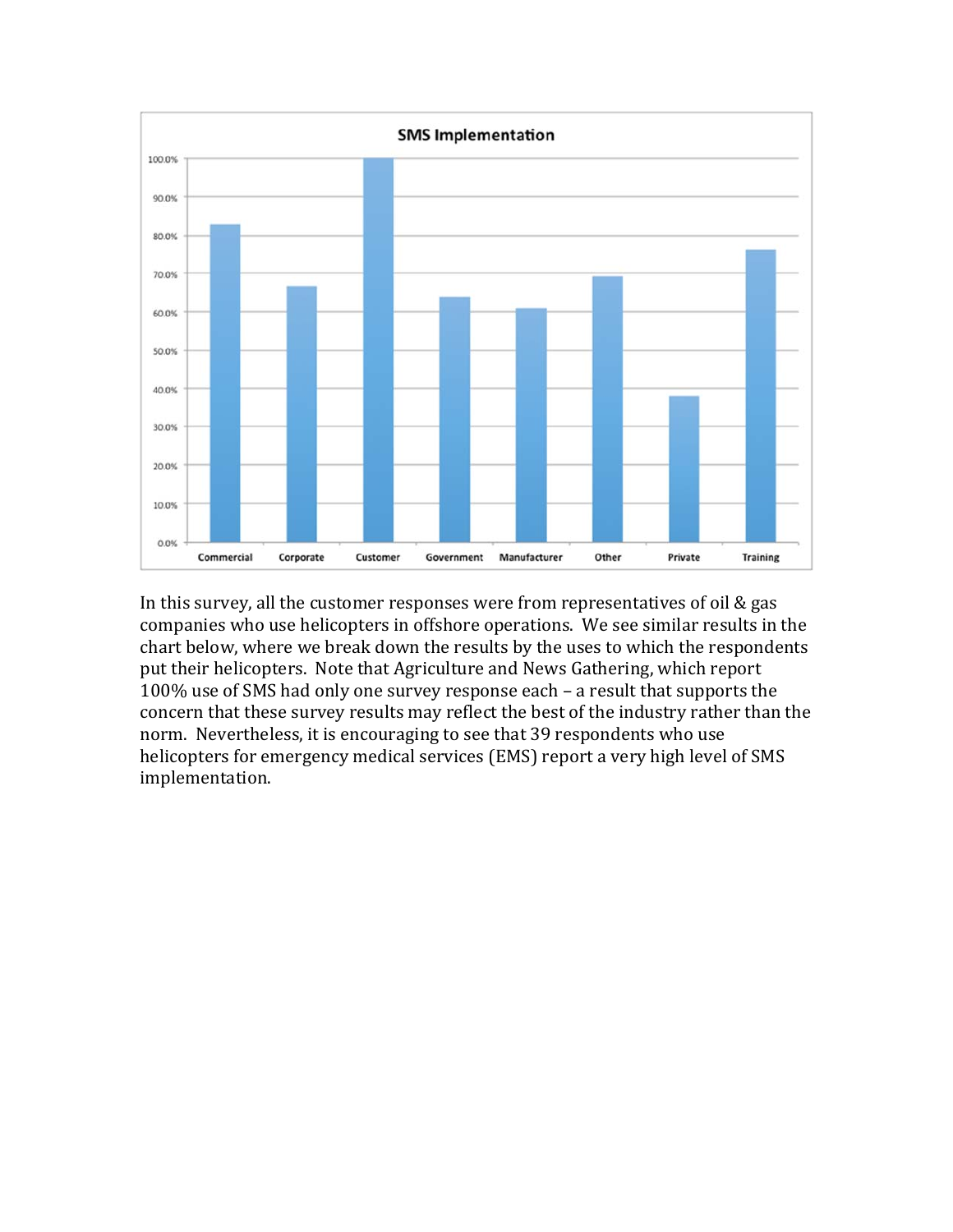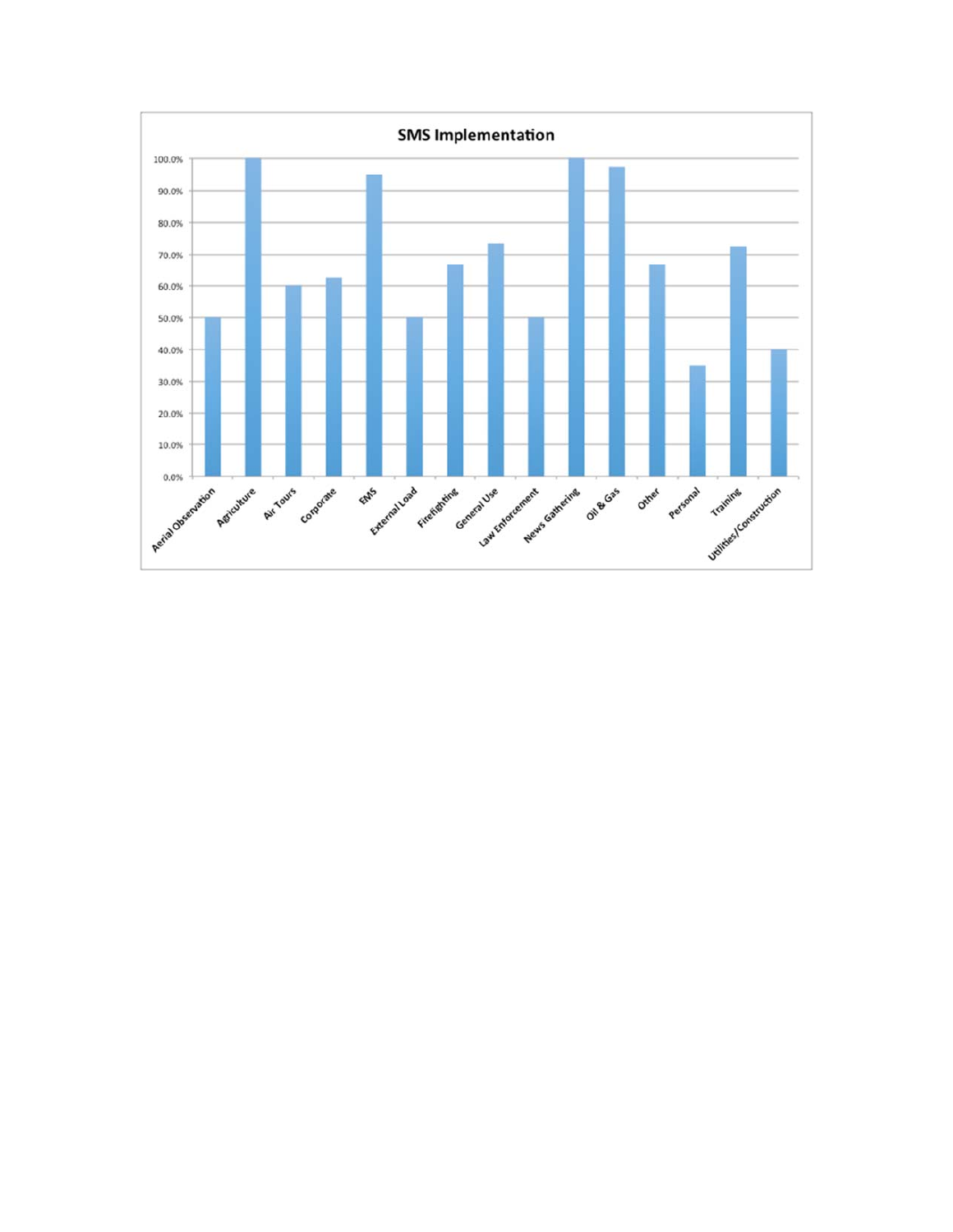Structured programs for initial and recurrent training, often competence based, are more prevalent amongst the global operators supporting the oil & gas industry.



**Structured Training** 

The charts below show the results by type of operation and then by use. In the first chart, as before, "Customer" results are for operations governed by oil & gas customer requirements. Also as before, please bear in mind that there was only one response from an operator involved in New Gathering.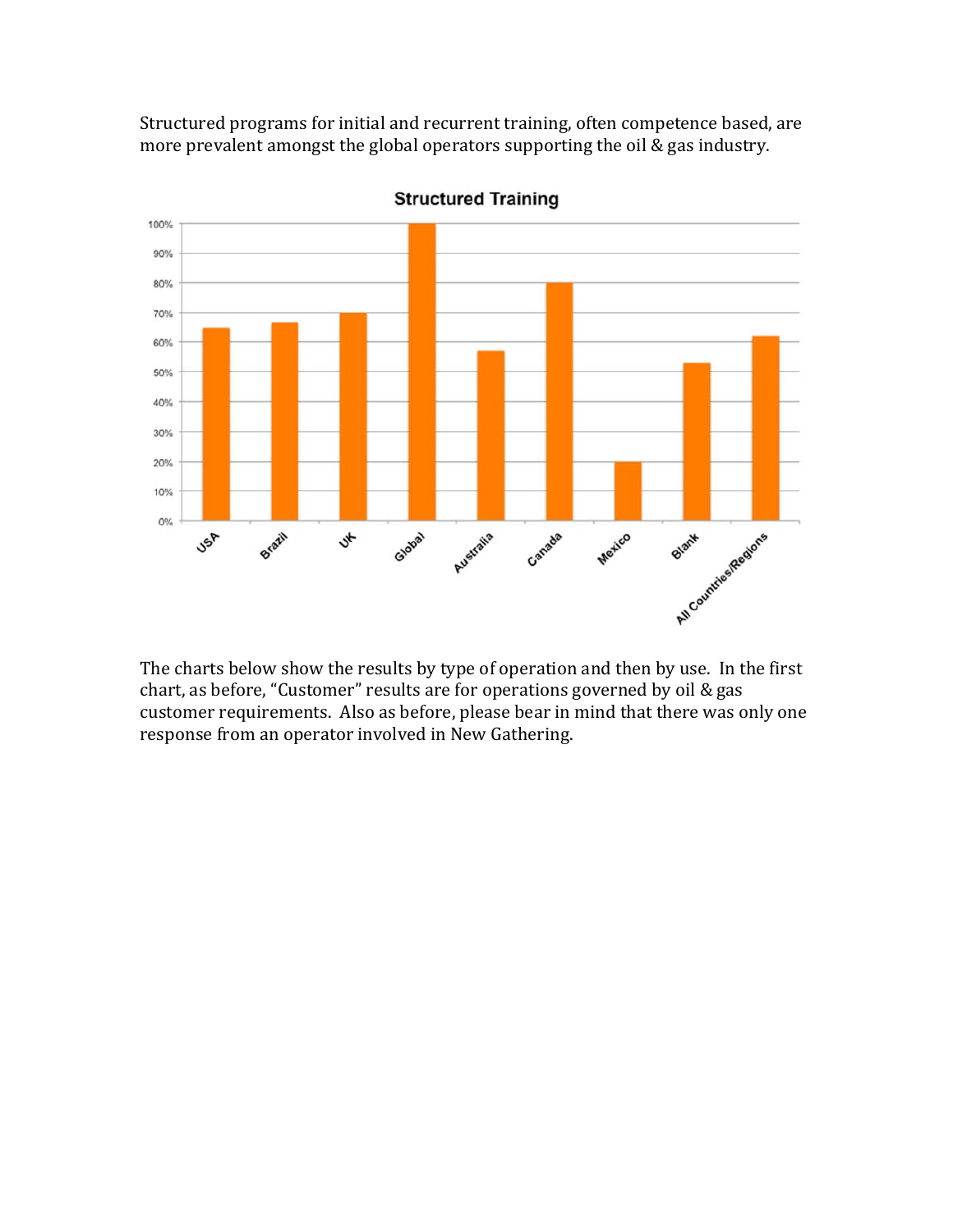

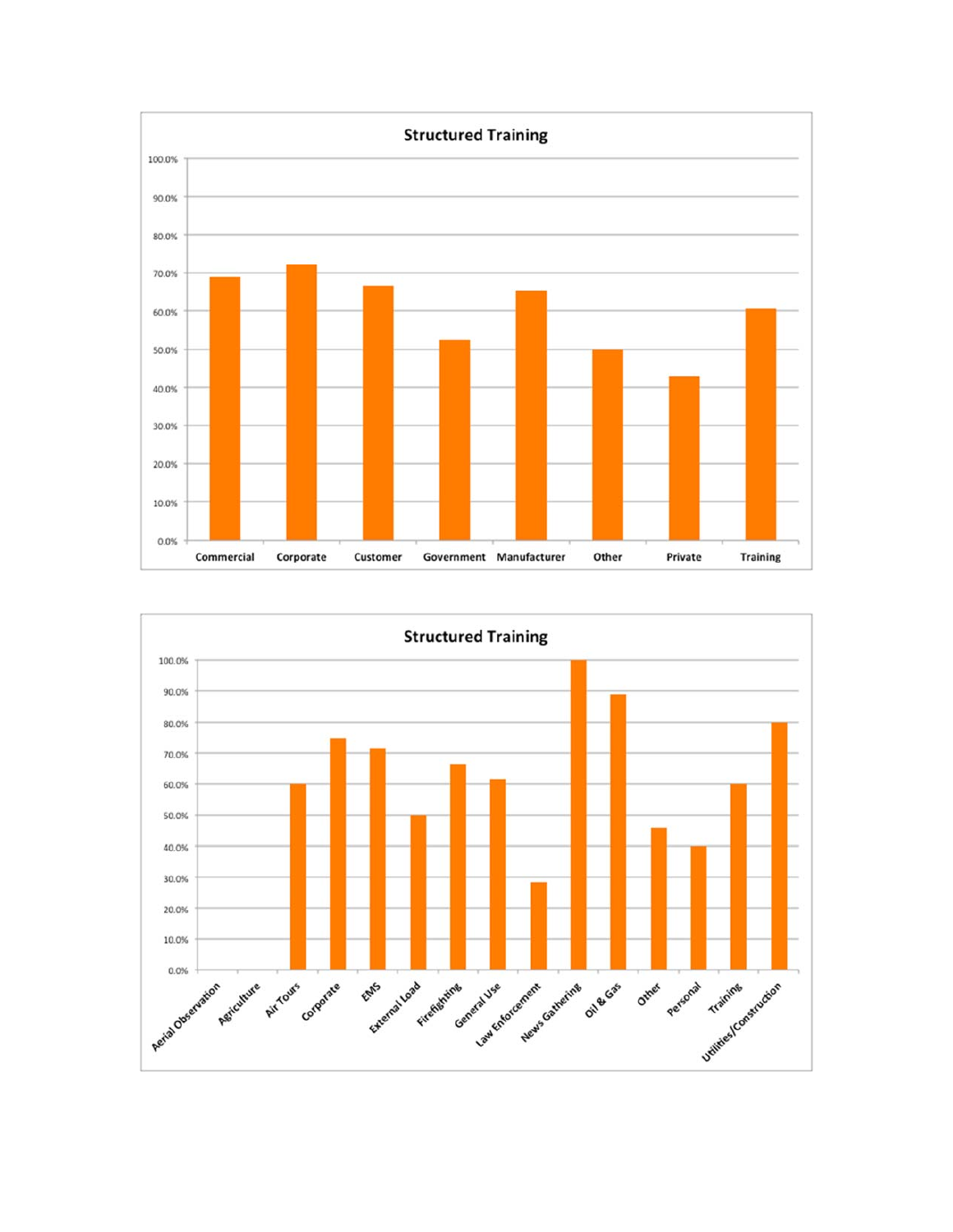Health & Usage Monitoring Systems (HUMS) implementation is relatively low everywhere. The highest levels of HUMS implementation were reported in the UK and "Global" where the oil & gas industry sponsored HUMS development in the late  $90s$  and many oil & gas companies have required it for more than 10 years.



This point can be seen clearly in the chart below, where "Customer" responses are from operations governed by oil & gas customer requirements, as well as in the second chart below where "Oil & Gas" support is one of categories of helicopter uses. These results are a testimonial to the value of HUMS because these oil  $&$  gas companies are under constant, competitive pressures to reduce costs, even when oil prices are high. These companies wouldn't pay extra and give up a bit of payload capacity if HUMS didn't pay for itself by enabling cost-effective troubleshooting and preventing the high costs of breakdowns.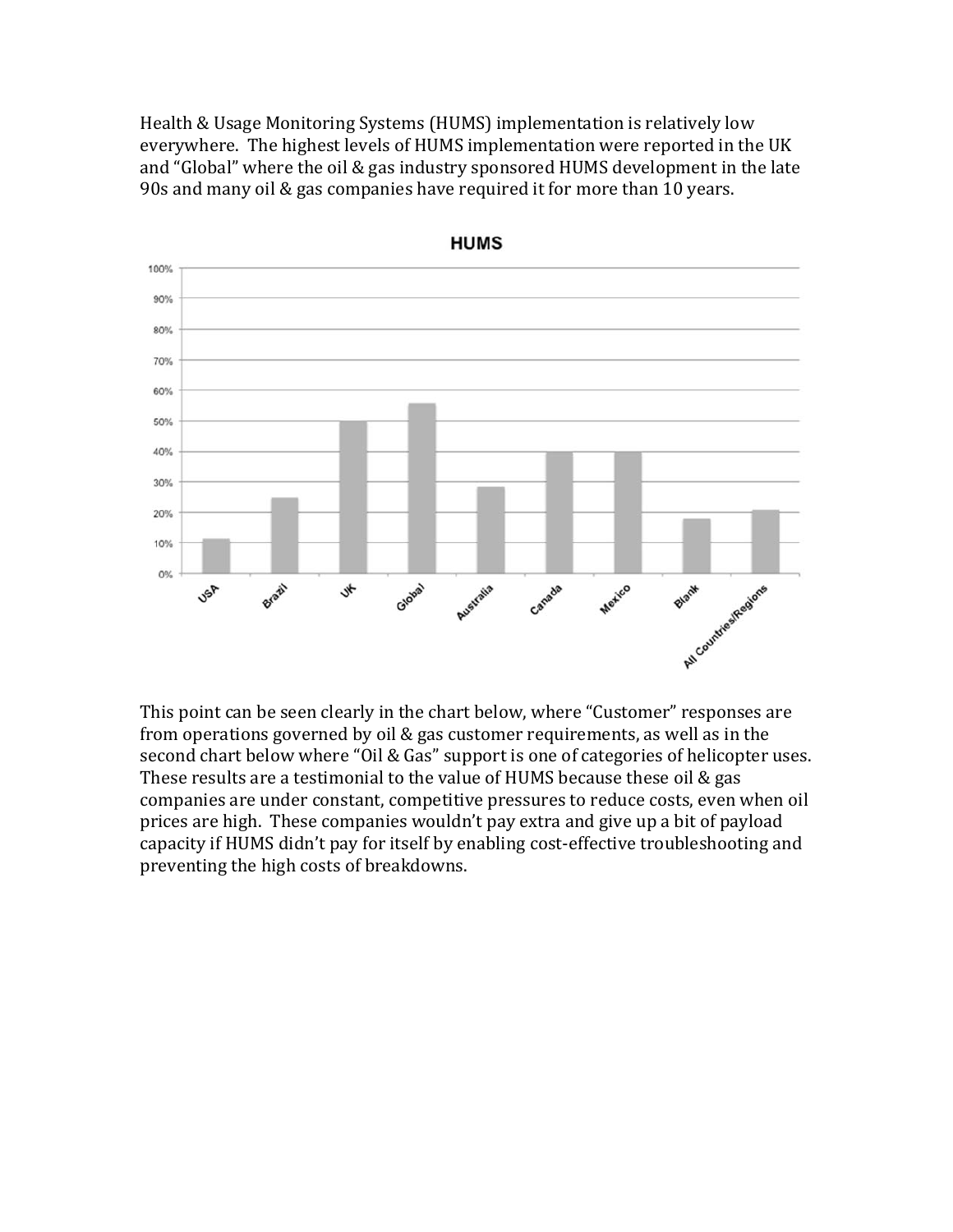

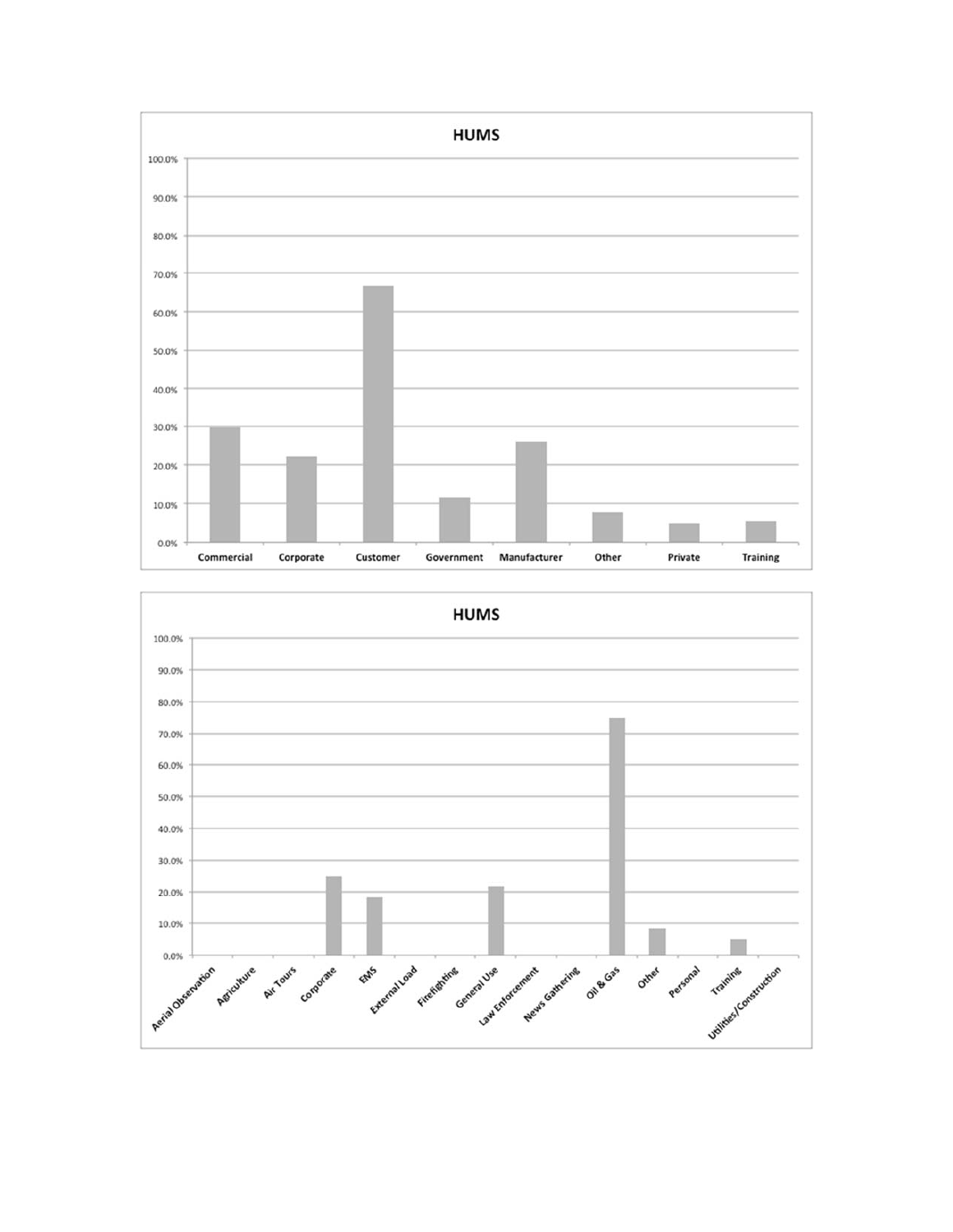The highest use of FDM was reported by the "Global" operators and in Canada, where the advocacy of Paul Spring, President of Phoenix Heli-Flight, may have influenced smaller commercial operators to implement FDM.



As we've seen before the use of FDM is greatest in operations governed by oil  $&$  gas customers.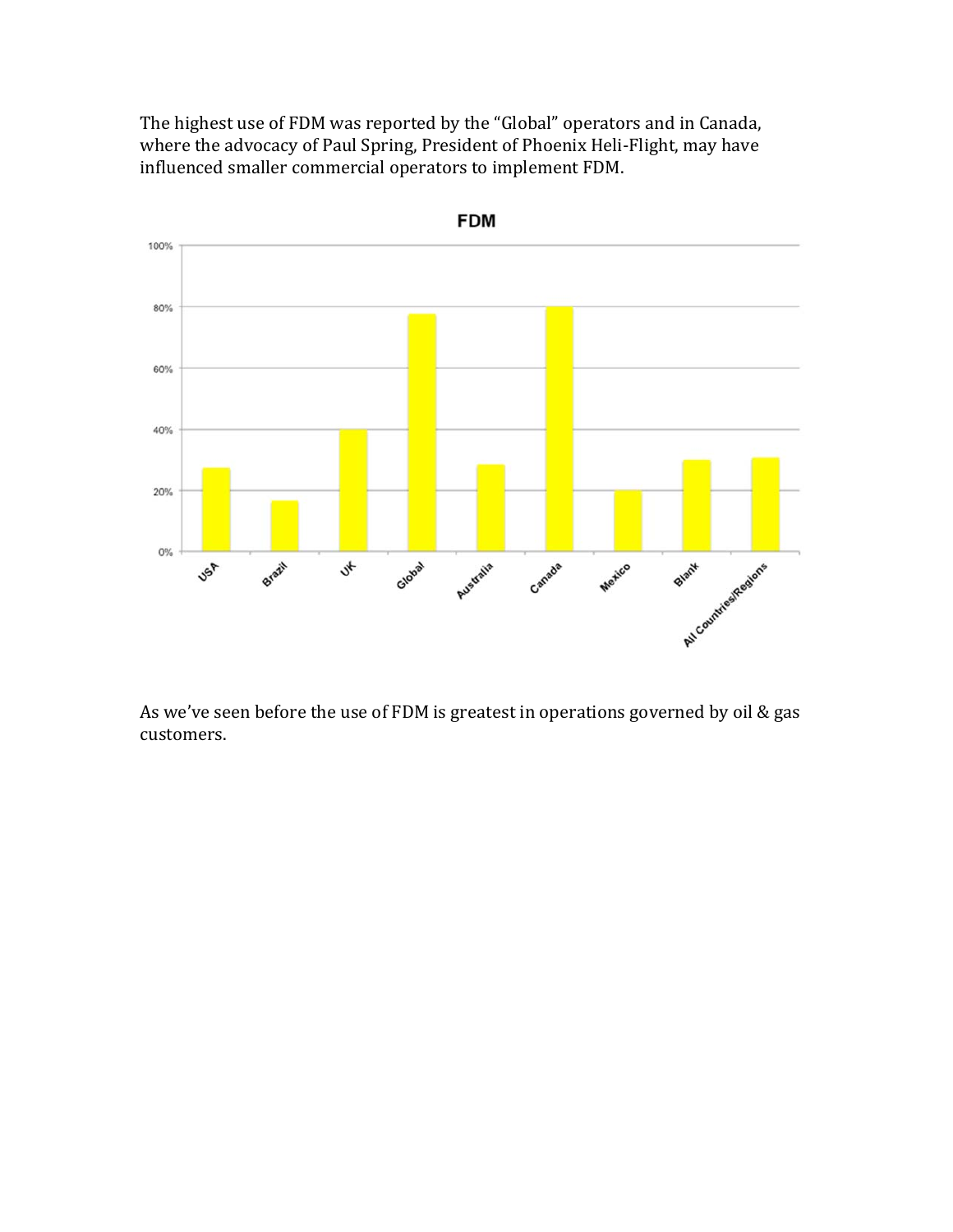

Also as before, bear in mind when looking at the chart below that we had only one survey response from an operator involved in News Gathering.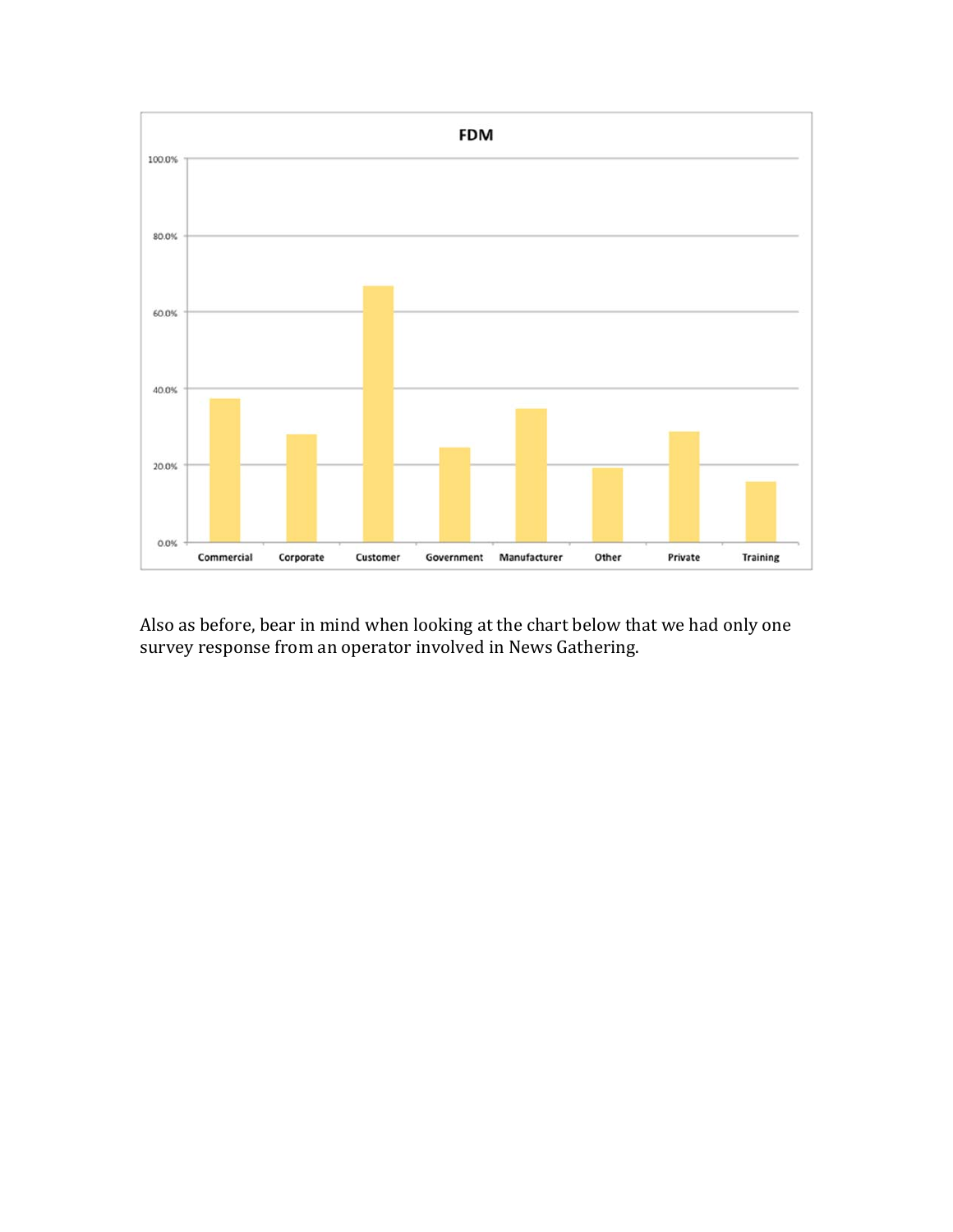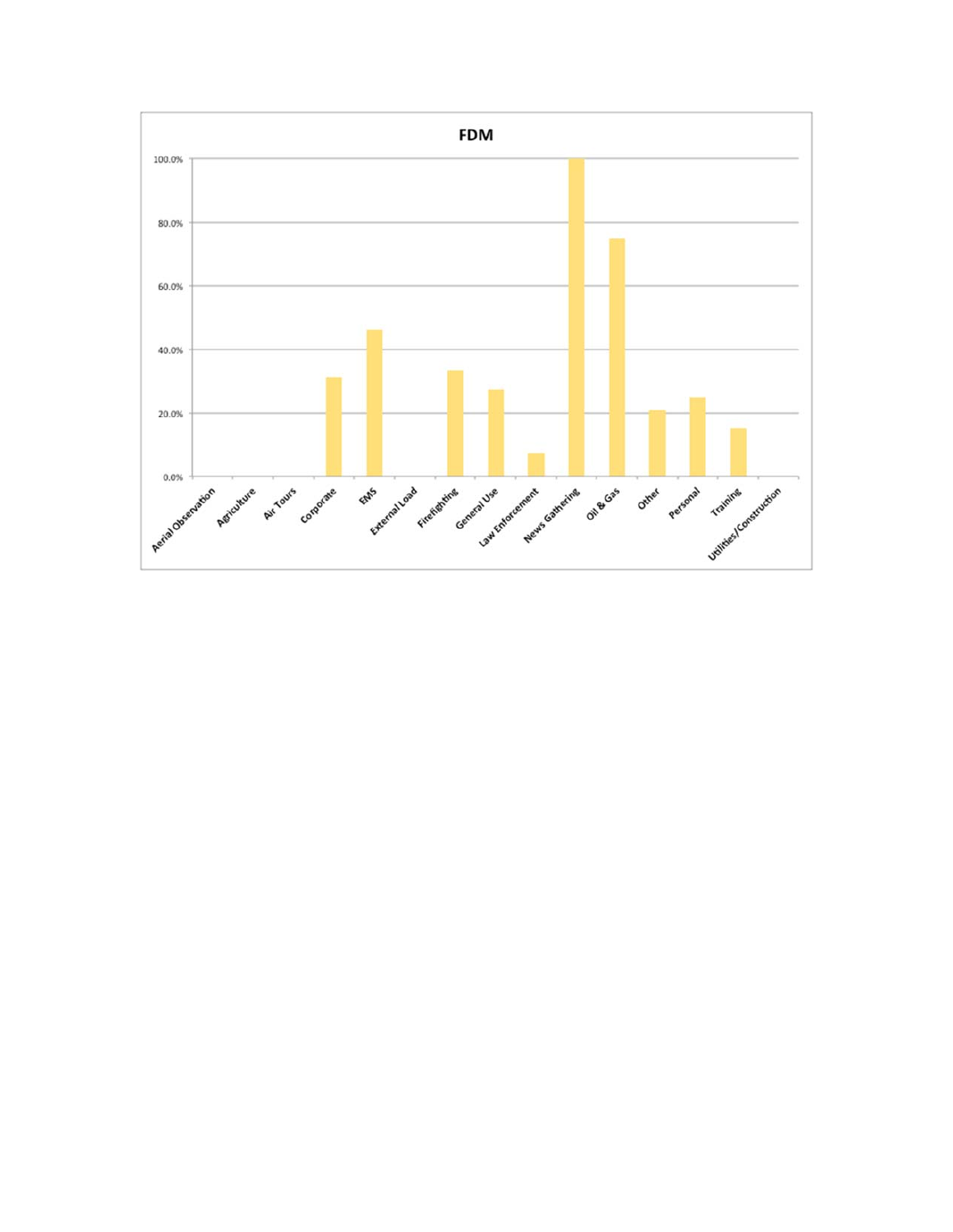The "Global" operators supporting the oil  $&$  gas industry also reported the highest use of structured maintenance programs that comply with manufacturers' recommended practices.



**Structured Maintenance** 

When looking at the use of structured maintenance programs, we see that commercial operators, corporate operators and those whose operations are driven by oil & gas customers score the highest. Surprisingly, the manufacturers, upon whose recommended maintenance practices such programs should be based, score the lowest. Perhaps the 10 different manufacturers' respondents didn't understand the question.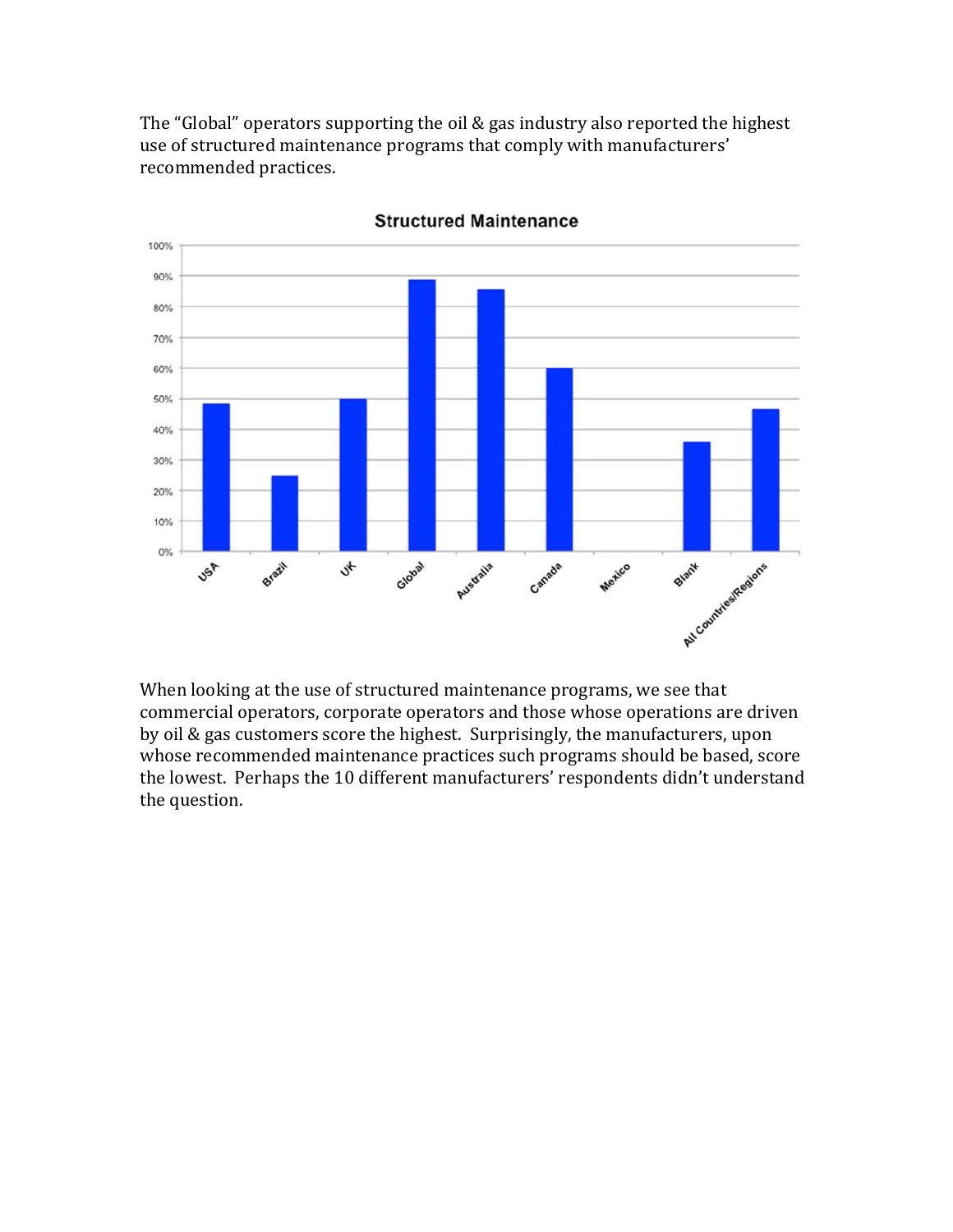

Here's the use of structured maintenance programs when breaking down the responses by helicopter use.

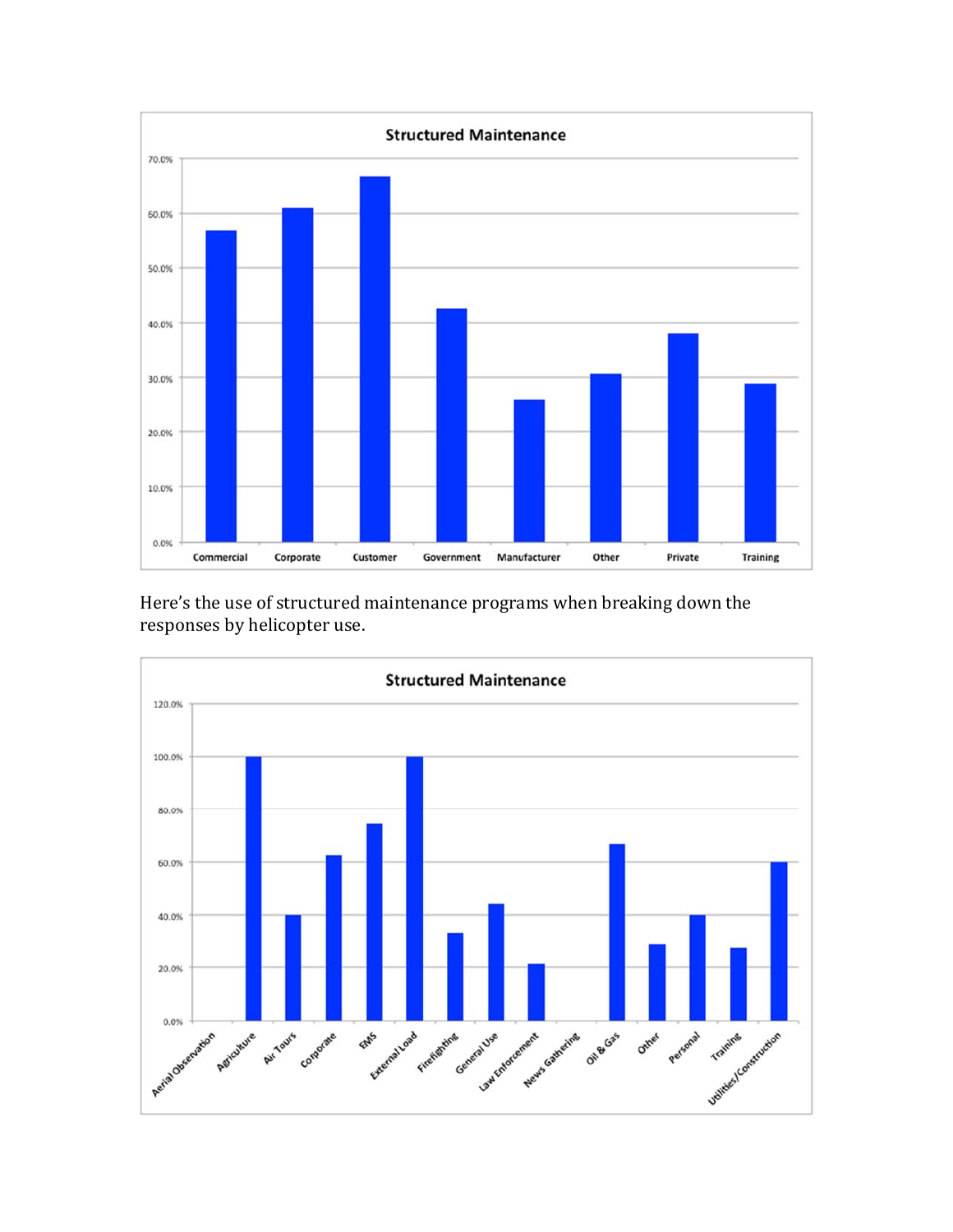Bear in mind again that there was only one respondent involved in Agriculture and only two respondents involved with handling External Loads.

Overall, the "Global" operators reported the highest implementation of IHST recommendations and Mexico the lowest.



All Key Recommendations

When we look at break down these results by type of operation, we see that those operations driven by oil & gas customer requirements had the highest level of implementation of the IHST's key recommendations, while private operators had the lowest.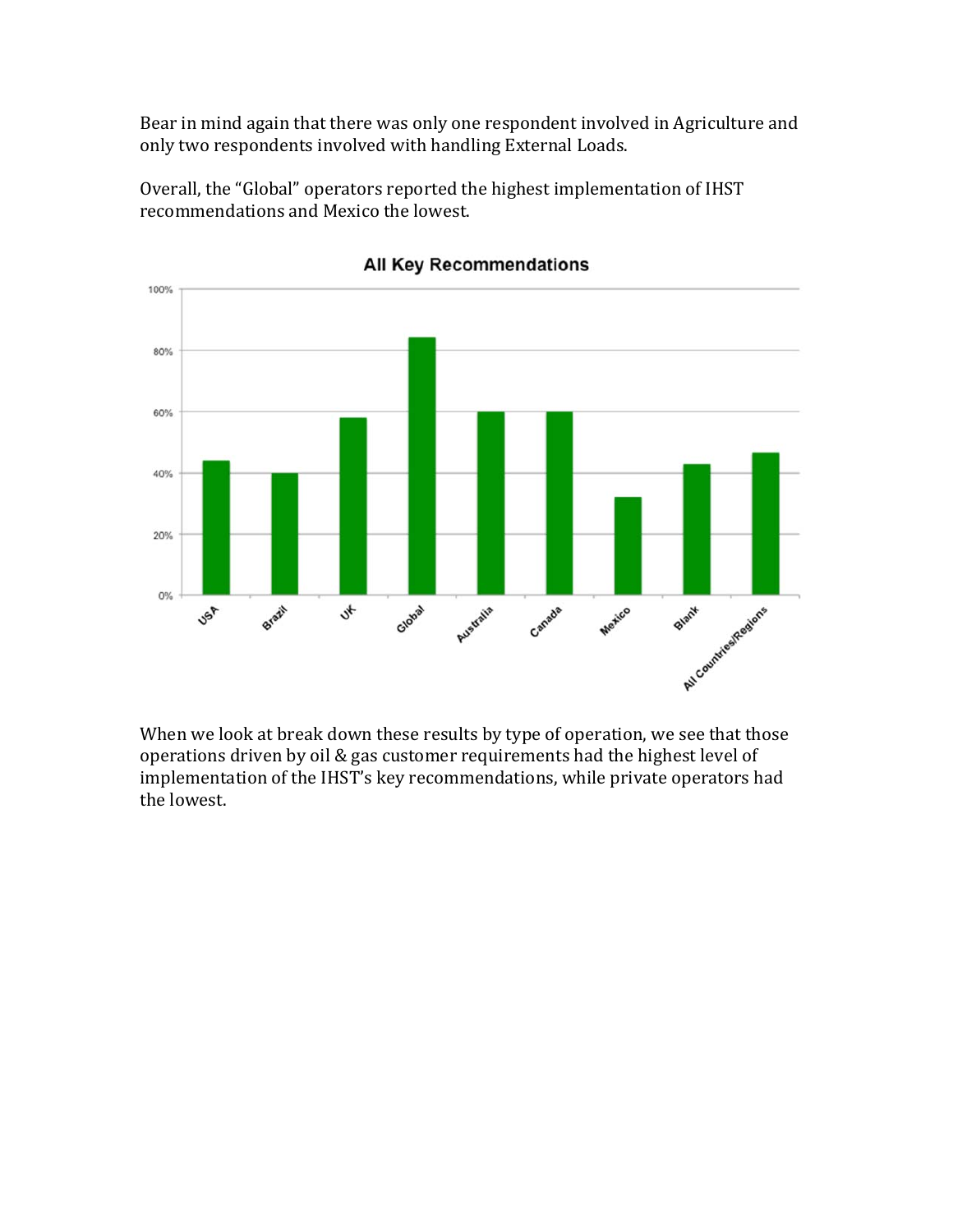

Breaking down the overall implementation results by type of helicopter use shows a similar result in that the oil  $&$  gas industry had the highest level of implementation.

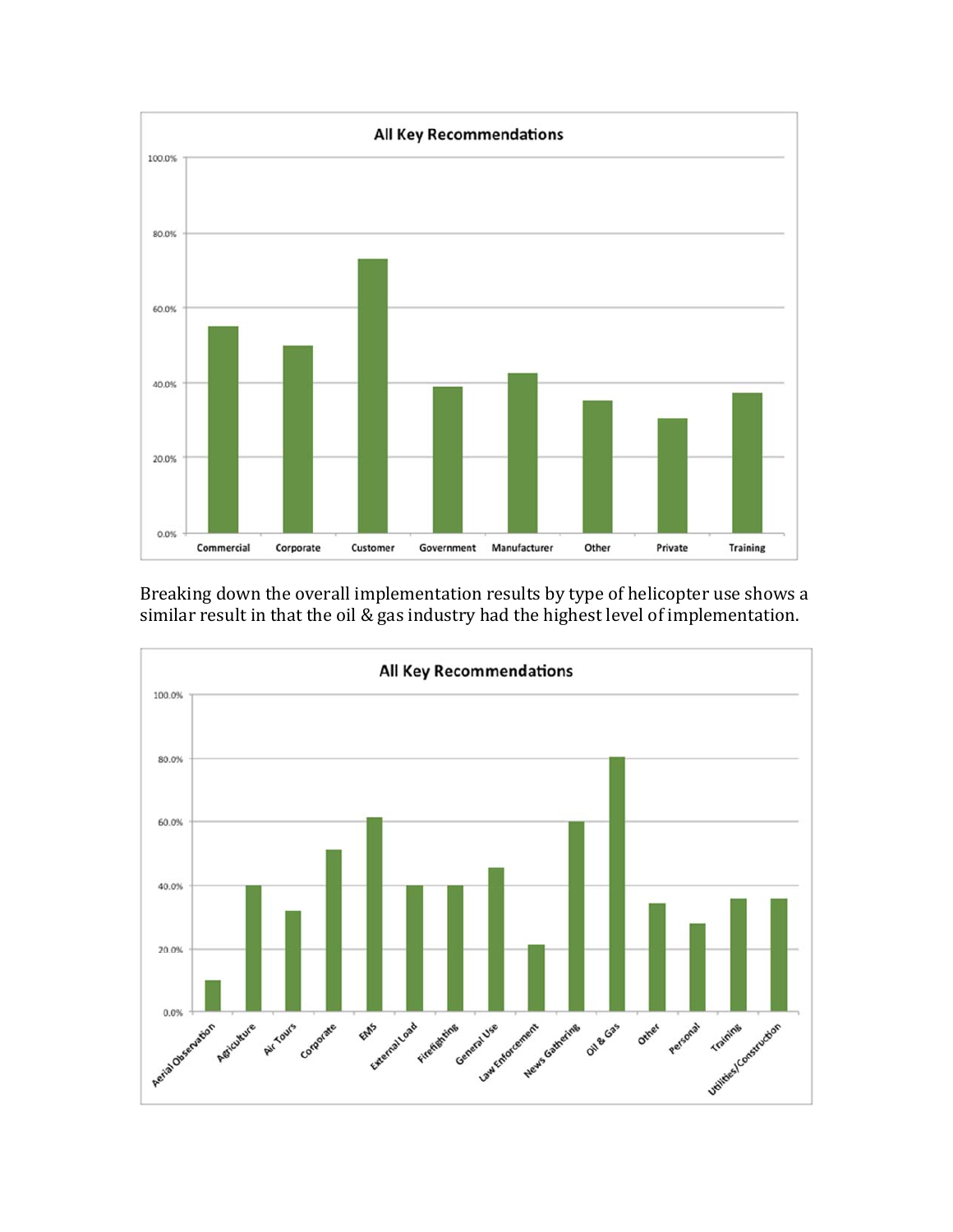The result that Private operators for Personal use have the lowest level of implementation of the IHST's recommendations, together with accident data from one of the IHST's analysis teams suggests that the Personal/Private operators have the most to gain from implementing the IHST's key recommendations. The chart below is based on the U.S. Joint Helicopter Safety Analysis Team's Compendium Report: Volume I, and shows an accident count, not an accident rate. Commercial operators, especially those supporting the oil & gas industry and those involved in training tend to fly lots of hours on each of their helicopters every year. Hence, if we could convert the accident counts in the chart below to accident rates (accidents per flying hour), the Personal/Private column would stand even more above the columns for the other helicopter uses.



To evaluate how much impact the IHST's products (toolkits, brochures, videos, etc.) may have had on these results, the survey asked whether respondents have used or at least seen those products. As shown in the figure below, the IHST's most popular products were the SMS toolkits, which had been read or used by 64% of those who responded. In comparison, 67.8% of respondents reported having implemented an SMS in their operations.